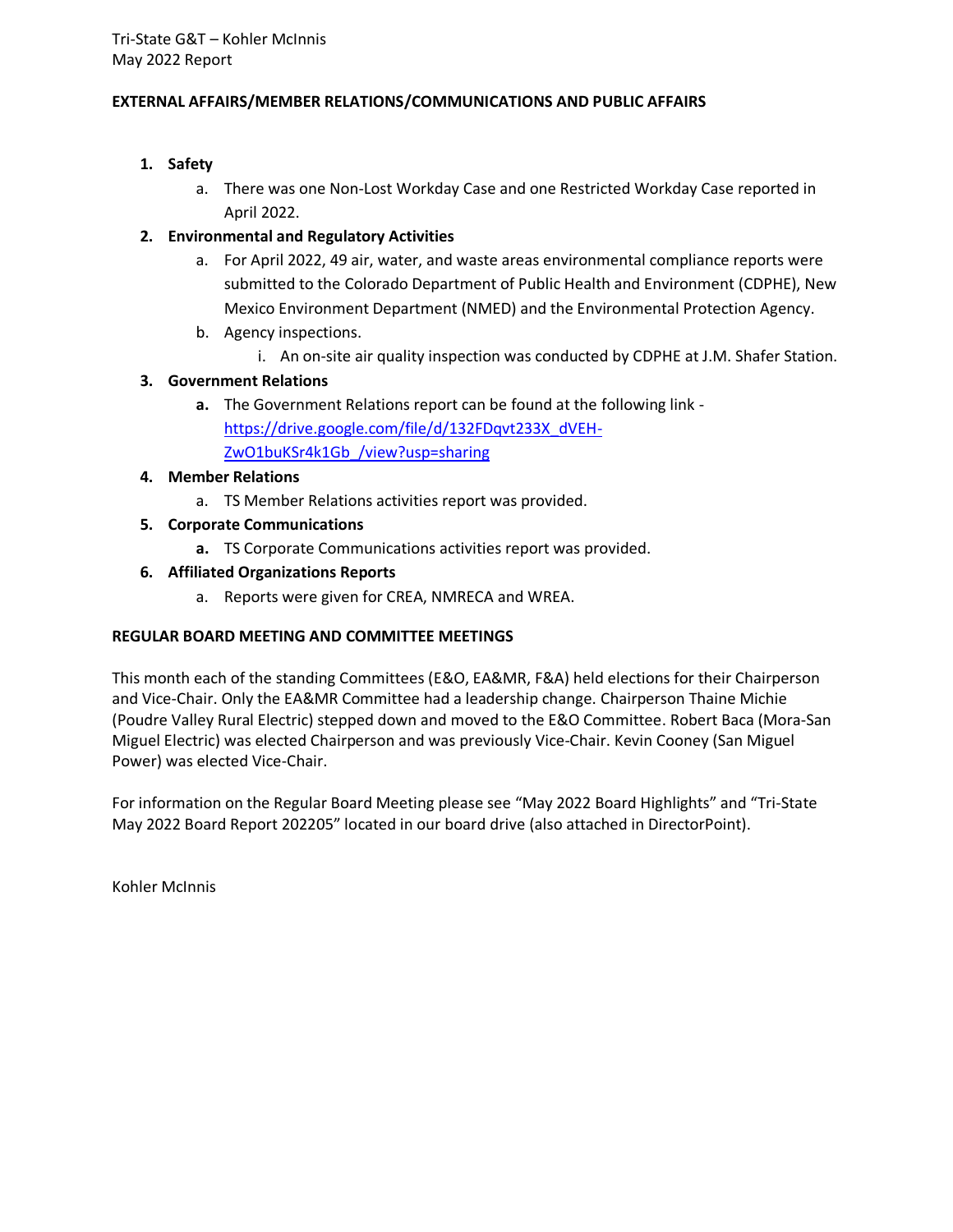

#### **Committee Chairs Elected**

**Elections were held for the Finance & Audit (F&A), Engineering & Operations (E&O) and External Affairs (EA) Committees. The incumbent officers for the F&A and E&O Committees were re-elected, and new appointments were made in the EA Committee.**

- The External Affairs Committee elected:
	- o Robert Baca, representing Mora-San Miguel Electric Cooperative (Mora, NM), as Chair.
	- o Kevin Cooney, representing San Miguel Power Association (Nucla, CO), as Vice-Chair.
- The Finance & Audit Committee elected:
	- o Leo Brekel, representing Highline Electric Association (Holyoke, CO), as Chair.
	- o Stuart Morgan, representing Wheat Belt Public Power District (Sidney, NE), as Vice-Chair.
- The Engineering & Operations Committee elected:
	- $\circ$  Shawn Turner, representing Midwest Electric Cooperative Corporation (Grant, NE), as Chair.
	- o Wayne Connell, representing Central New Mexico Electric Cooperative (Mountainair, NM), as Vice-Chair.

#### **New Mexico Cooks Peak Fire Update & Tri-State Community Donation**

**Ruth Marks, VP Transmission Maintenance, presented an update on Tri-State's response to the Cooks Peak Fire in New Mexico, which, along with several other active fires in the state, has impacted Tri-State's transmission lines and the distribution systems of several members. Tri-State is working closely with both firefighting crews and the impacted members to mitigate service and community impacts.**

- The Cooks Peak Fire is located north of Ocate, New Mexico, and has burned an estimated 60,000 acres (est. 97% contained) since starting on Sunday, April 17.
- The Black Lake/Springer 115kV line tripped on April 22 due to the fire, and after assessing that section of the line, Tri-State estimated between five and nine structures would need to be replaced, though fortunately the line was still standing and carrying communications over the fiber.
- Tri-State received permission to access the impacted section of the fire burn area to begin replacing the damaged structures on April 26, with the line reenergized on the afternoon of May 6.
- Tri-State also provided a \$10,000 donation of emergency supplies including water, food and personal hygiene products to evacuation centers in Mora-San Miguel's service area.

#### **Beneficial Electrification Program Update**

**Matt Fitzgibbon, Beneficial Electrification Manager, presented on Tri-State's electrification programs, including the program's 2021 results and demonstrating how data are underpinning plans for the program's future. In discussing the future strategy for the program, Fitzgibbon highlighted how staff is making refinements in light of Tri-State's Electric Resource Plan (ERP) settlement, which outlines increasing energy efficiency goals for the association.**

- Total electrification and efficiency incentive spending was \$2.3M in 2021, down from a peak of \$3.3M in 2018. A significant contributor to the reduced spending is related to commercial lighting, which has seen a decline in LED installations.
- At the same time, spending in the HVAC and electric vehicle categories has been growing.
	- $\circ$  Heat pump installations in particular, under the HVAC category, have grown 23% in each of the past two years, with over 57% of installs occurring in new construction or replacing existing fossil fuel furnaces, resulting in new load of approximately 2.6M kWh annually.
- Fitzgibbon reviewed how these data are guiding Tri-State's portfolio optimization to achieve the ERP targets in a costeffective manner.
	- For example, Tri-State has evaluated each product incentive offering's lifetime cost to achieve its total incentive dollars divided by its lifetime kWh savings – to determine which products deliver a return on the energy efficiency investment.
- While Tri-State's existing portfolio average is already economical, these data will help inform which products it is most costeffective to offer incentives for as the association looks to expand the program, helping to reduce overall costs.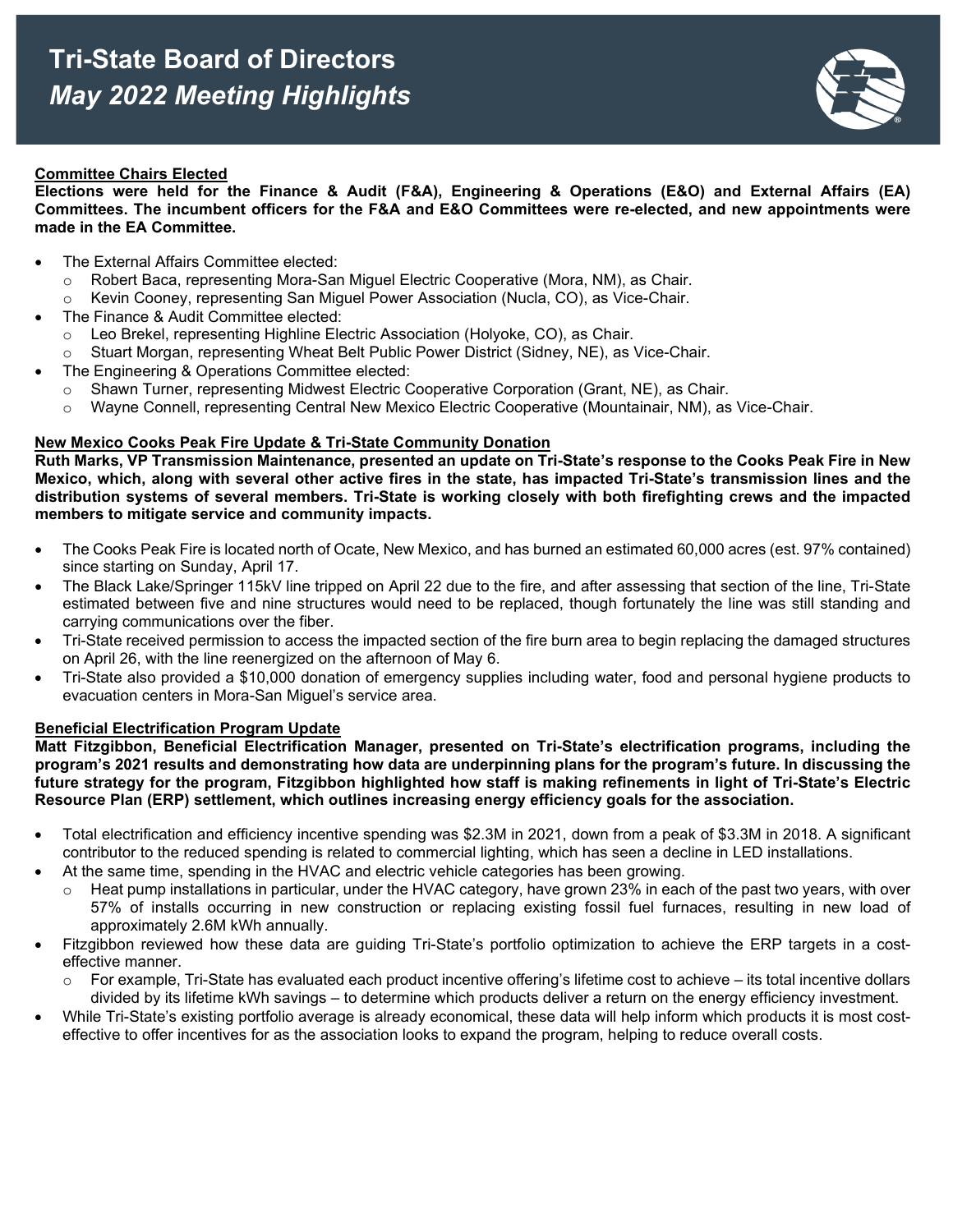

## **This month's highlights**

- Committee chair and vice chair elections
- Beneficial Electrification update
- Cooks Peaks Fire in New Mexico
- New electronic voucher process
- Operations and Financial Results
- Recent Tri-State press releases
- Government Relations Report
- Upcoming Events

# **From the Chairman**

During this month's board meeting, several senior staff members are in Washington DC for the FERC hearing on the modified CTP tariff. In their absence, they appointed members of their teams to step in and provide the relevant reports, and these staff well represented their respective areas. I appreciate the depth of talent of staff.

I was also on the road and recently and had the pleasure of attending annual meetings for the Central New Mexico Electric Cooperative and Socorro Electric Cooperative, the Rate Design Committee and the Governance Committee meetings, and then traveled to the NRECA Legislative Conference in Washington, D.C.

The meetings prompted great discussion and I was impressed once again with the level of professionalism of the Tri-State staff and our outside representatives. The NRECA Legislative Conference was a great experience, and an opportunity for the membership to advocate for the issues of greatest importance to our industry.

During this month's committee meetings, we had a change to the External Affairs Committee leadership as Thaine Michie stepped down and Robert Baca was elected as chairman. I want to thank Thaine for his many years of service in the committee chairman role, as well as for his continuing leadership of the Governance Committee. The committee's vice chair is Kevin Cooney and I know he and Robert will do a great job. Other committee leadership remained unchanged - Leo Brekel will continue as the Finance Committee chair with Stuart Morgan as vice chair, and Shawn Turner will remain the chair of the Engineering & Operations Committee with Wayne Connell as vice chair. Thank you all for your service commitment for these next 12 months.

I also want to extend a warm welcome to our new board member from Continental Divide, Joe Hoskins, as he replaces Claudio Romero. Welcome Joe, and thank you Claudio for your more than 20 years of service to the Tri-State board.

As I work to serve you as best I can, please do not hesitate to reach out to me at 575-430-2995 or [tim.rabon@tristategt.org](mailto:tim.rabon@tristategt.org) — *Tim*

# **From the CEO**

As you all know, we began the Contract Termination Payment hearing with the FERC in Washington D.C. I want to thank staff for overcoming the big hurdle getting all the data submitted and our testimony filed. We expect a decision by late summer or early fall, which will be followed by an appeals process to a full panel of commissioners, who will render decision in the first or second quarter of 2023.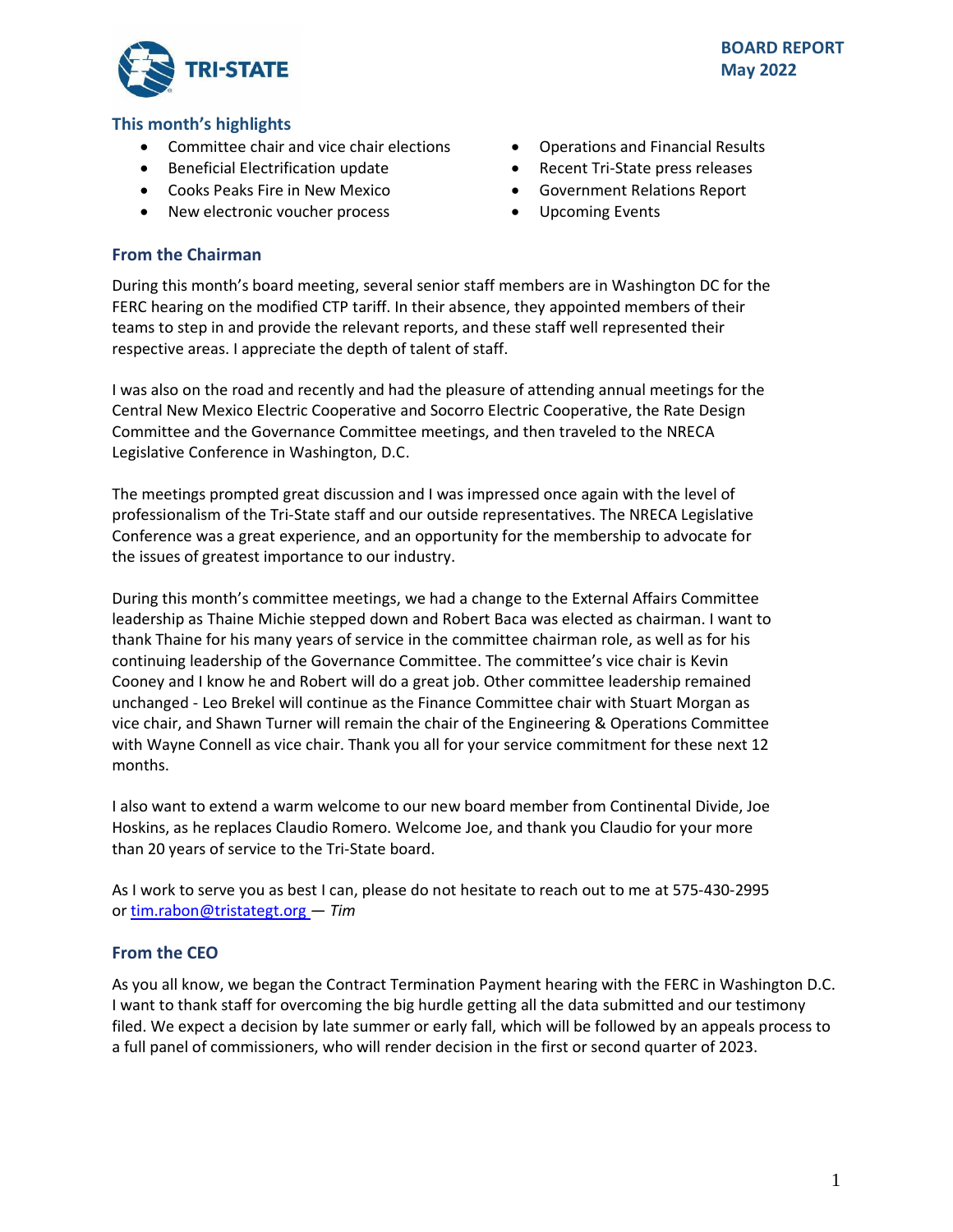

I was with Tim at the NRECA Legislative Conference where dialogue continued about federal stranded asset assistance, which sparked interesting discussion. As always, these meetings provide great value by providing the opportunity to interact with other co-op leaders from around the country.

I also participated in a G&T Manager Association meeting to talk about areas of change our industry is facing. I wanted to let you know that other G&Ts are showing a lot of interest in what we are doing and how our energy transformation is progressing.

As the summer months unfold, I'm looking forward to attending several of the member's annual meetings and welcome discussion about where we're headed. When we talk about having a mindset of continuous improvement, you're living that out. The board's leadership and ability to adapt to change are helping us transform into an even more efficient and flexible organization. I'm grateful for all you give to Tri-State.

We are here to serve you, and if we can be of assistance, please contact me any time at 303-254-3535 or [dhighley@tristategt.org](mailto:dhighley@tristategt.org) — *Duane*

## **Operations and Financial Performance**

#### **March 2022 operations performance**

- Coal fleet generation was at 96% availability and 49% of total power supply.
- Gas and oil fleet generation were above budget and accounted for 2% of total power supply.
- Renewable generation accounted for 30% of total power supply and 36% of member load.
- Tri-State had 759 MW of utility-scale wind and solar capacity. The average capacity factor for these resources was 43%, with 367 MW (48% of potential output) available at Tri-State's peak.
- Other purchased power (unspecified) was 19% of total power supply.
- Member energy sales volumes were 1.7% over budget and non-member energy sales volumes were 9.9% under budget.

View the [Operations Report](https://mic.tristategt.org/Member%20Managers/2022-05-BOD-EO%20-%20Operations%20Report.pdf) on the directors' BoardBooks app and the Member [Information Center.](https://mic.tristategt.org/Member%20Managers/2020-08-BOD%20-%20Operations%20Report.pdf)

## **March 2022 financial performance**

- Member electric sales were 1.7% higher than budget.
- Purchased Power was 9.9% higher than budget primarily due to the quantity of purchased power.

View the [Financial Results](https://mic.tristategt.org/Member%20Managers/2022-05-BOD-FIN%20-%20Financial%20Results.pdf) on the Membe[r](https://mic.tristategt.org/Member%20Managers/2020-08-BOD%20-%20Operations%20Report.pdf) Information Center and the directors' BoardBooks app.

# **Board Update**

#### **Committee chair and vice chair elections**

Elections were held for the Finance & Audit (F&A), Engineering & Operations (E&O) and External Affairs (EA) Committees. The incumbent officers for the F&A and E&O Committees were re-elected, and new appointments were made in the EA Committee.

- The External Affairs Committee elected:
	- **E** Robert Baca, representing Mora-San Miguel Electric Cooperative (Mora, NM), as Chair.
	- Kevin Cooney, representing San Miguel Power Association (Nucla, CO), as Vice-Chair.
- The Finance & Audit Committee elected:
	- **E.** Leo Brekel, representing Highline Electric Association (Holyoke, CO), as Chair.
	- **E** Stuart Morgan, representing Wheat Belt Public Power District (Sidney, NE), as Vice-Chair.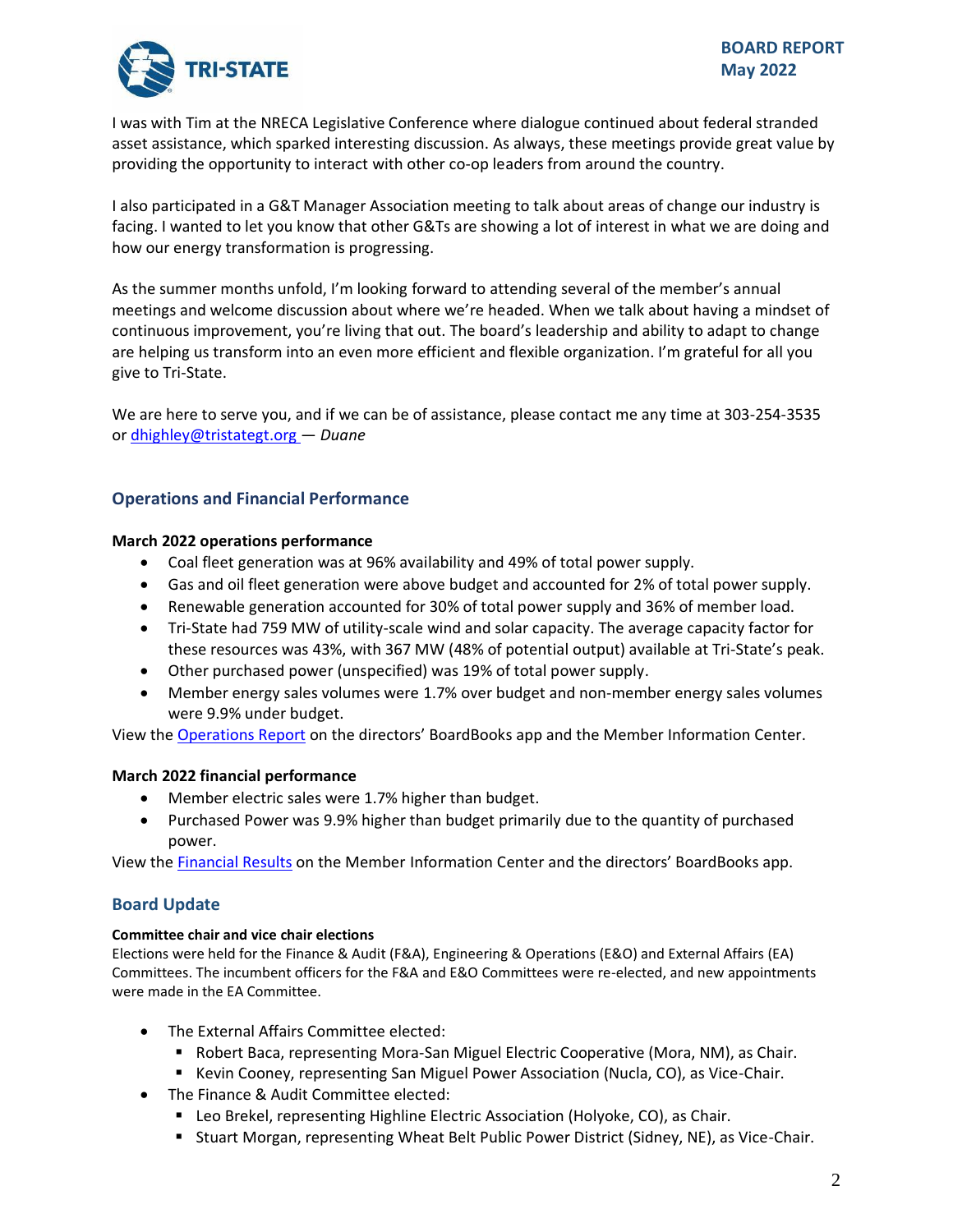

- The Engineering & Operations Committee elected:
	- **EXECT AT SHAWA THE SHAWE IS SHAWE TO SHAWE THE SHAW THE SHAW THE SHAUT SHAUT SHAUT SHAUTS** SCHAIR.
	- Wayne Connell, representing Central New Mexico Electric Cooperative (Mountainair, NM), as Vice-Chair.

## **New Mexico Cooks Peak Fire update and Tri-State community donation**

Ruth Marks, VP Transmission Maintenance, presented an update on Tri-State's response to the Cooks Peak Fire in New Mexico, which, along with several other active fires in the state, has impacted Tri-State's transmission lines and the distribution systems of several members. Tri-State is working closely with both firefighting crews and the impacted members to mitigate service and community impacts.

- The Cooks Peak Fire is located north of Ocate, New Mexico, and has burned an estimated 60,000 acres (est. 97% contained) since starting on Sunday, April 17.
- The Black Lake/Springer 115kV line tripped on April 22 due to the fire, and after assessing that section of the line, Tri-State estimated between five and nine structures would need to be replaced, though fortunately the line was still standing and carrying communications over the fiber.
- Tri-State received permission to access the impacted section of the fire burn area to begin replacing the damaged structures on April 26, with the line reenergized on the afternoon of May 6.
- Tri-State also provided a \$10,000 donation of emergency supplies including water, food and personal hygiene products to evacuation centers in Mora-San Miguel's service area.

## **Beneficial Electrification Program update**

Matt Fitzgibbon, Beneficial Electrification Manager, presented on Tri-State's electrification programs, including the program's 2021 results and demonstrating how data are underpinning plans for the program's future. In discussing the future strategy for the program, Fitzgibbon highlighted how staff is making refinements in light of Tri-State's Electric Resource Plan (ERP) settlement, which outlines increasing energy efficiency goals for the association.

- Total electrification and efficiency incentive spending was \$2.3M in 2021, down from a peak of \$3.3M in 2018. A significant contributor to the reduced spending is related to commercial lighting, which has seen a decline in LED installations.
- At the same time, spending in the HVAC and electric vehicle categories has been growing. o Heat pump installations in particular, under the HVAC category, have grown 23% in each of the past two years, with over 57% of installs occurring in new construction or replacing existing fossil fuel furnaces, resulting in new load of approximately 2.6M kWh annually.
- Fitzgibbon reviewed how these data are guiding Tri-State's portfolio optimization to achieve the ERP targets in a cost-effective manner. o For example, Tri-State has evaluated each product incentive offering's lifetime cost to achieve – its total incentive dollars divided by its lifetime kWh savings – to determine which products deliver a return on the energy efficiency investment.
- While Tri-State's existing portfolio average is already economical, these data will help inform which products it is most cost-effective to offer incentives for as the association looks to expand the program, helping to reduce overall costs.

View the [presentation](https://mic.tristategt.org/Member%20Managers/2022-05-BOD%20-%20Beneficial%20Electrification%20and%20Efficiency%20Program.pdf) on the directors' BoardBooks app and the Member [Information Center.](https://mic.tristategt.org/Member%20Managers/2020-08-BOD%20-%20Operations%20Report.pdf)

#### **New electronic expense voucher process**

A new electronic expense voucher process is being introduced this month to make submitting board expenses more efficient, reduce staff time and expedite reimbursement. The executive committee will take a trial run with the new tool, with the system expected to be available to all board members by the July board meeting.